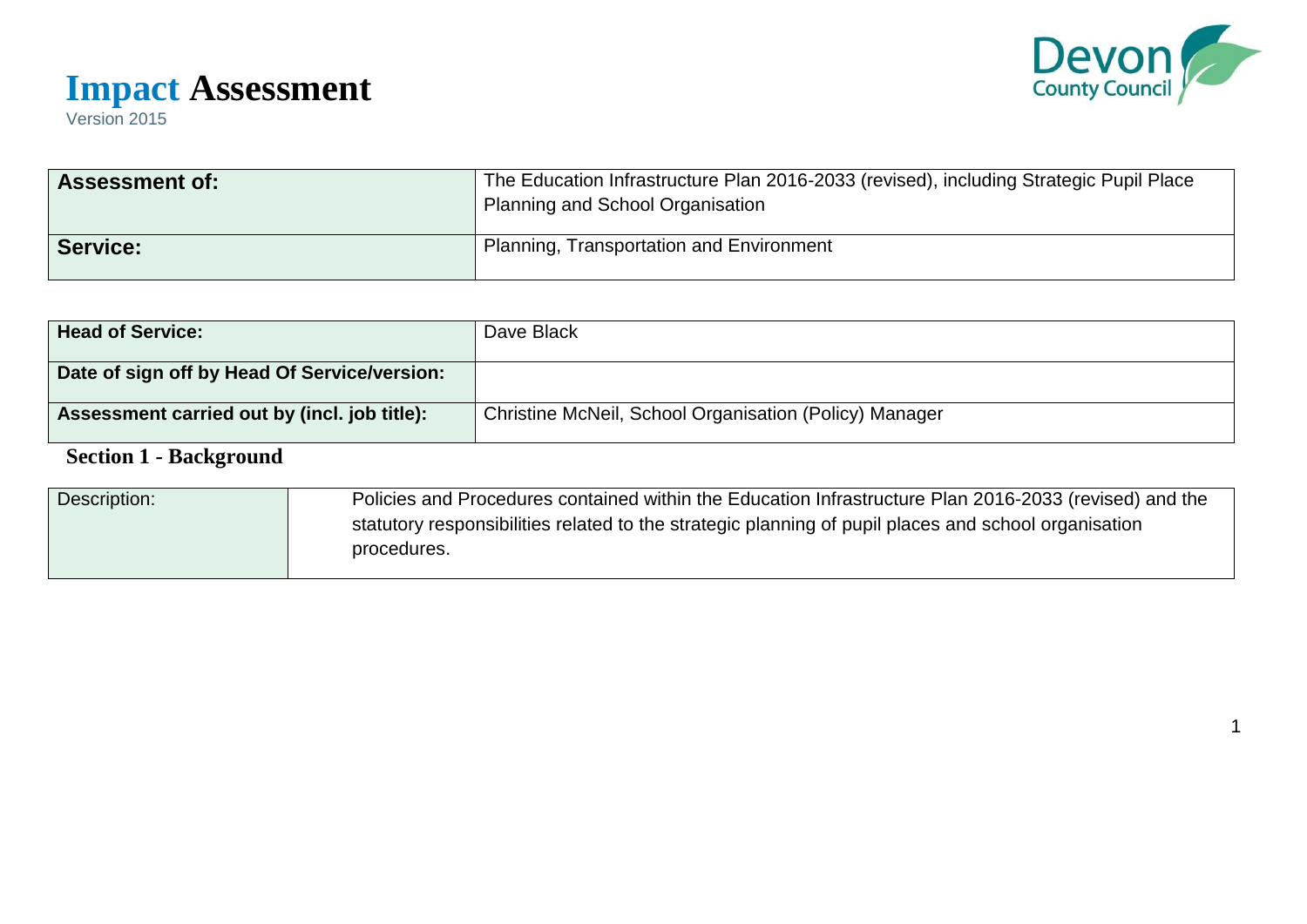| Reason for change and<br>options appraisal: | Revision to the Education Infrastructure Plan taking into account Government changes to the pattern of<br>school provision as contained within the Education and Adoption Act 2016, the Children's and Families<br>Act 2014 and the White Paper "Educational Excellence Everywhere", March 2016 and including Devon's<br>revised methodology for calculating Section 106 requirements contained within the Town and Country Act<br>1990.                         |
|---------------------------------------------|------------------------------------------------------------------------------------------------------------------------------------------------------------------------------------------------------------------------------------------------------------------------------------------------------------------------------------------------------------------------------------------------------------------------------------------------------------------|
|                                             | The Educational Infrastructure Plan sets out the vision to 2033 for educational provision and our statutory<br>responsibilities in relation to Pupil Place Planning, School Organisation and capital invesment in our<br>education infrastructure, and gives:                                                                                                                                                                                                    |
|                                             | Parents an understanding how services will be available to suit their needs;<br>$\bullet$<br>Schools an understanding how decisions are reached in respect of pupil planning, estate<br>$\bullet$<br>maintenance processes (where applicable) and capital investment and where they fit into the<br>decision making process.<br>Local Planning Authorities and housing developers an understanding of their role in supporting<br>$\bullet$                      |
|                                             | the future pattern of education provision.<br>The wider community an understanding how education provision will be delivered to support the<br>$\bullet$<br>development of Devon over the next 20 years.<br>National Government an evidence base that supports future investment in all Devon's schools, in<br>$\bullet$<br>particular support to those pupils requiring special needs.                                                                          |
|                                             | The Plan also sets out our core responsibilities and statutory duties to ensure the sufficiency of school<br>places in our area as follows :                                                                                                                                                                                                                                                                                                                     |
|                                             | use of Government grant funding to secure sufficient educational provision (including early years<br>and childcare) in our area to meet the needs of our children, parents and communities<br>ensuring all children can go to a good or outstanding school or early years provider<br>supporting the most vulnerable children including those in care, at risk of social exclusion and<br>$\overline{\phantom{a}}$<br>those who have specific educational needs. |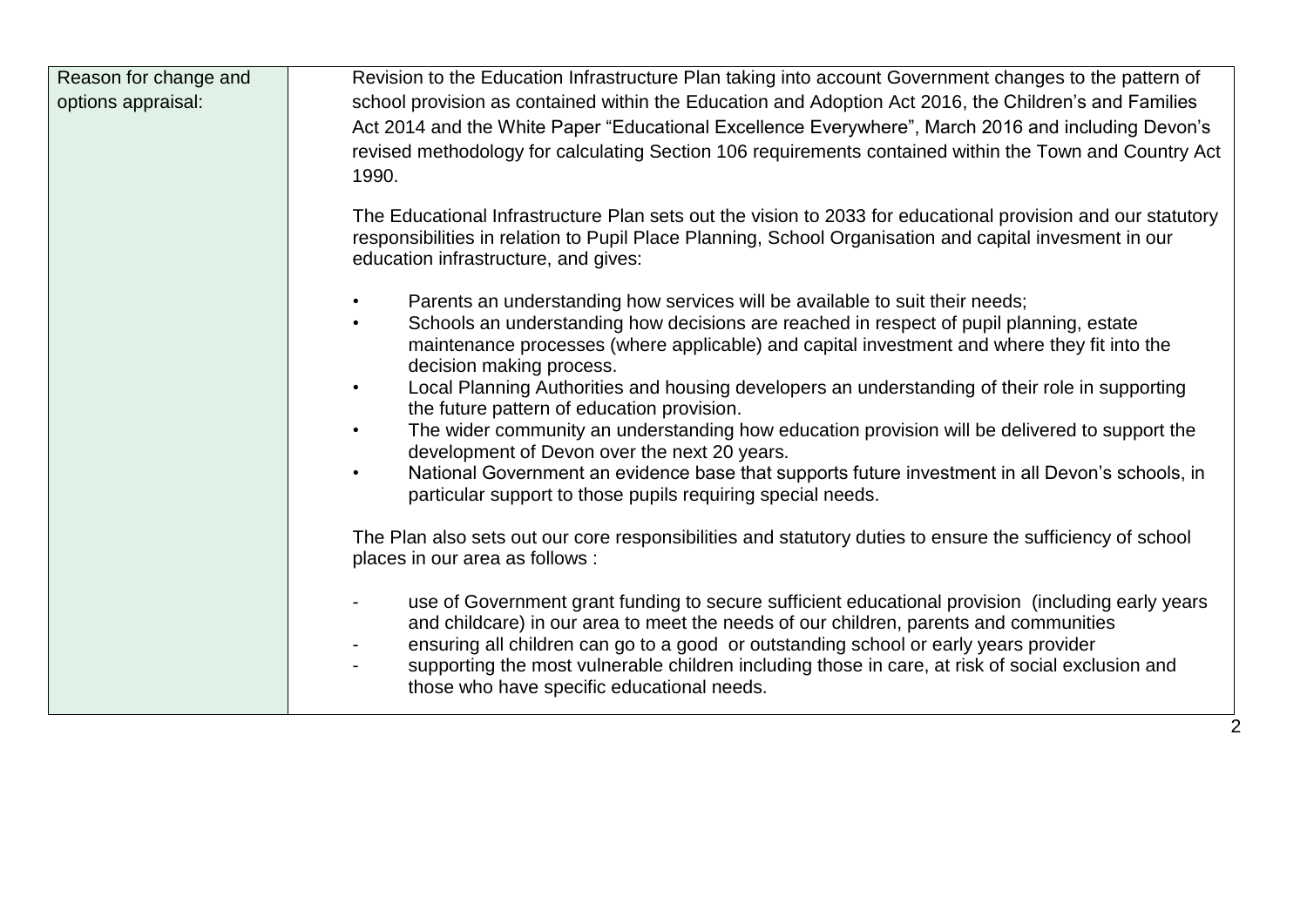| promotes local schools for local children and supports environment and community sustainability<br>Strengthens our response to Free School applications insofar as support from capital programmes<br>and monies secured through planning gain;<br>Explains the broader issues around school closures including challenges of securing leadership,<br>falling rolls and financial imbalance all of which impact educational performance. The overarching<br>presumption against closure remains;<br>Provide greater clarity for SEN Infrastructure Planning.                                                                                                                                                                                                                                                                                                                                                                                                                                                                                      |
|---------------------------------------------------------------------------------------------------------------------------------------------------------------------------------------------------------------------------------------------------------------------------------------------------------------------------------------------------------------------------------------------------------------------------------------------------------------------------------------------------------------------------------------------------------------------------------------------------------------------------------------------------------------------------------------------------------------------------------------------------------------------------------------------------------------------------------------------------------------------------------------------------------------------------------------------------------------------------------------------------------------------------------------------------|
| School Organisation establishes the process for statutory changes to any of the 266 maintained schools<br>in Devon in relation to pupil place planning. The changes include: new schools, closure of schools and<br>prescribed alterations to schools. For community, voluntary, foundation and foundation and community<br>special schools the Local Authority is the decision maker. Governing bodies are able to propose smaller<br>expansions. The Department for Education revised guidance on the statutory procedures that need to be<br>followed highlights that additional good quality school places can be provided quickly where needed. For<br>new schools the Local Authority must seek proposals to establish free schools under the free school<br>presumption and if this does not result in a suitable free school a statutory competition can be held with<br>the consent of the Secretary of State. The decision on free schools lies with the Secretary of State<br>through the Office of the Regional Schools Commissioner. |
| The relevant Acts and Policies are:<br>The White Paper "Educational Excellence Everywhere"<br>Education and Adoption Act 2016<br>The Children and Families Bill 2014<br>The Education Act 2011<br>The Academies Act 2010<br>Education and Inspections Act 2006<br>The School Organisation (Establishment and Discontinuance of Schools (England) Regulations 2007<br>The School Organisation and Governance (Amendments) (England) Regulations 2007 and Amendment<br>2009<br>The School Organisation (Prescribed Alterations to Maintained Schools) England Regulations 2013                                                                                                                                                                                                                                                                                                                                                                                                                                                                      |
|                                                                                                                                                                                                                                                                                                                                                                                                                                                                                                                                                                                                                                                                                                                                                                                                                                                                                                                                                                                                                                                   |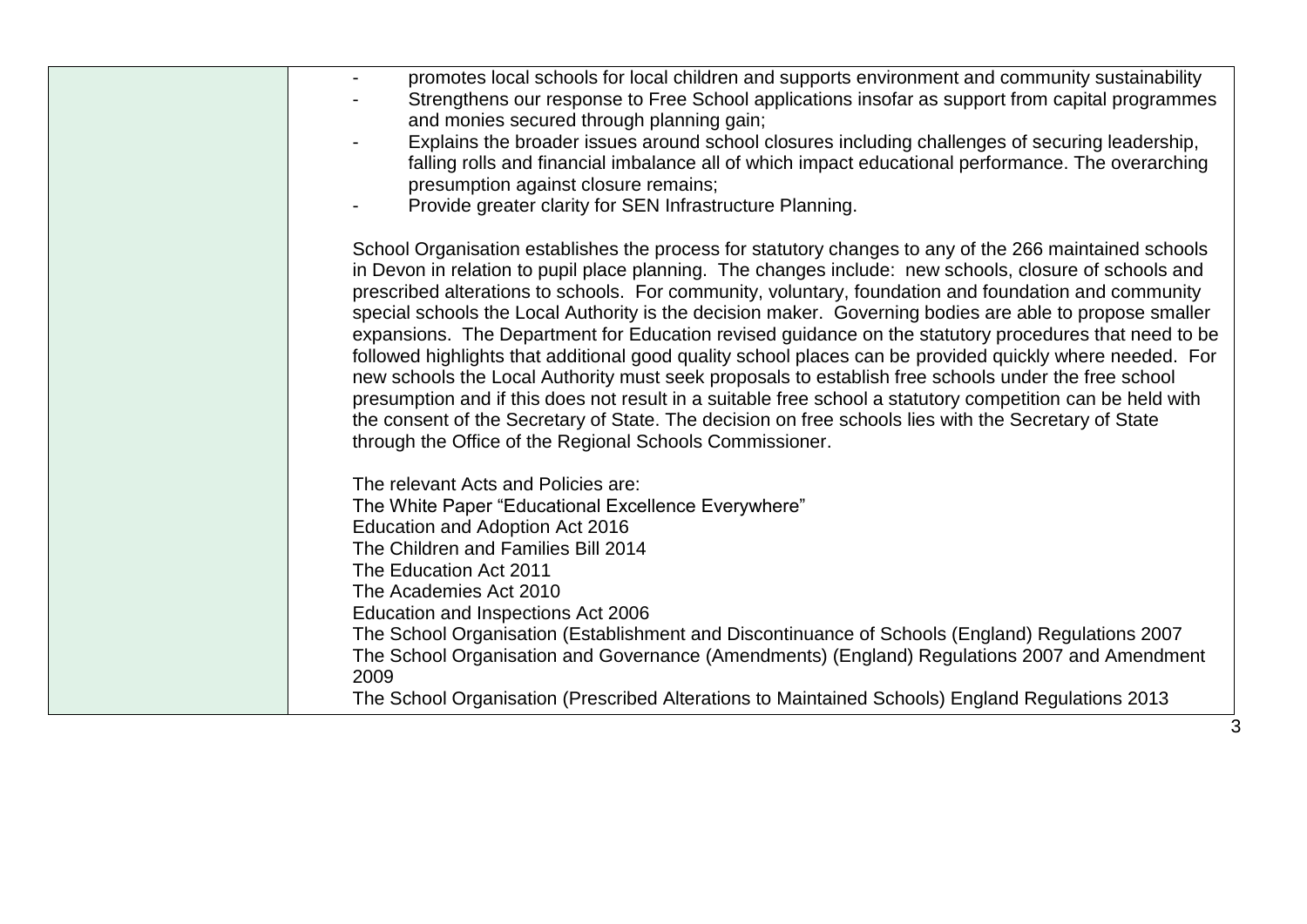| The Education Act 2005                                                                                   |
|----------------------------------------------------------------------------------------------------------|
| School Standards and Framework Act 1998 as amended by the Education Act 2002                             |
| The Childcare Act 2006                                                                                   |
| Apprenticeships, Skills, Children and Learning Act 2009                                                  |
| Learning and Skills Act 2000                                                                             |
| <b>Education Act 1996</b>                                                                                |
| The Equality Act 2010                                                                                    |
| Town & Country Planning Act 1990, 2A, Section 106                                                        |
| Sex Discrimination Act 1975                                                                              |
| Race Relations Act 1976, Amendment 2000                                                                  |
| Disability discrimination Acts 1995 and 2005                                                             |
| Human Rights Act 1998                                                                                    |
| School Staffing (England) Regulations 2009, Amendment 2015                                               |
| School Land and Property: Protection, Transfer and Disposal (Section 77 School Standards and             |
| Framework Act 1998)                                                                                      |
| School Premises (England) Regulations 2012                                                               |
| There has been significant change to school provision over the past few years with the Local Authority's |
| role changing but its statutory duty remains to ensure the sufficiency of school places in its area,     |
| championing high standards in all schools, supporting the most vulnerable children and acting as         |
| champions for all parents and families. New providers have entered the system with the introduction of   |
| academies, free schools and a process for new school sponsors. The system will continue to change with   |
| proposals for a more autonomous school-led system and the Government reaffirming its continued           |
| determination to see all schools become academies. In addition, significant housing development is       |
| planned in Devon and two new towns at Cranbrook in East Devon and Sherford in the South Hams are         |
| being established, together with a number of urban areas seeing a large growth in development and        |
| some rural areas seeing a decline in pupil numbers. Devon County Council supports local schools for      |
| local children in terms of environmental and economic impact whilst supporting our rural communities.    |
| There is a presumption against closure but the educational sustainability of any small school must be    |
| demonstrated. The policies adopted set out the principles of involvement of all stakeholders in this     |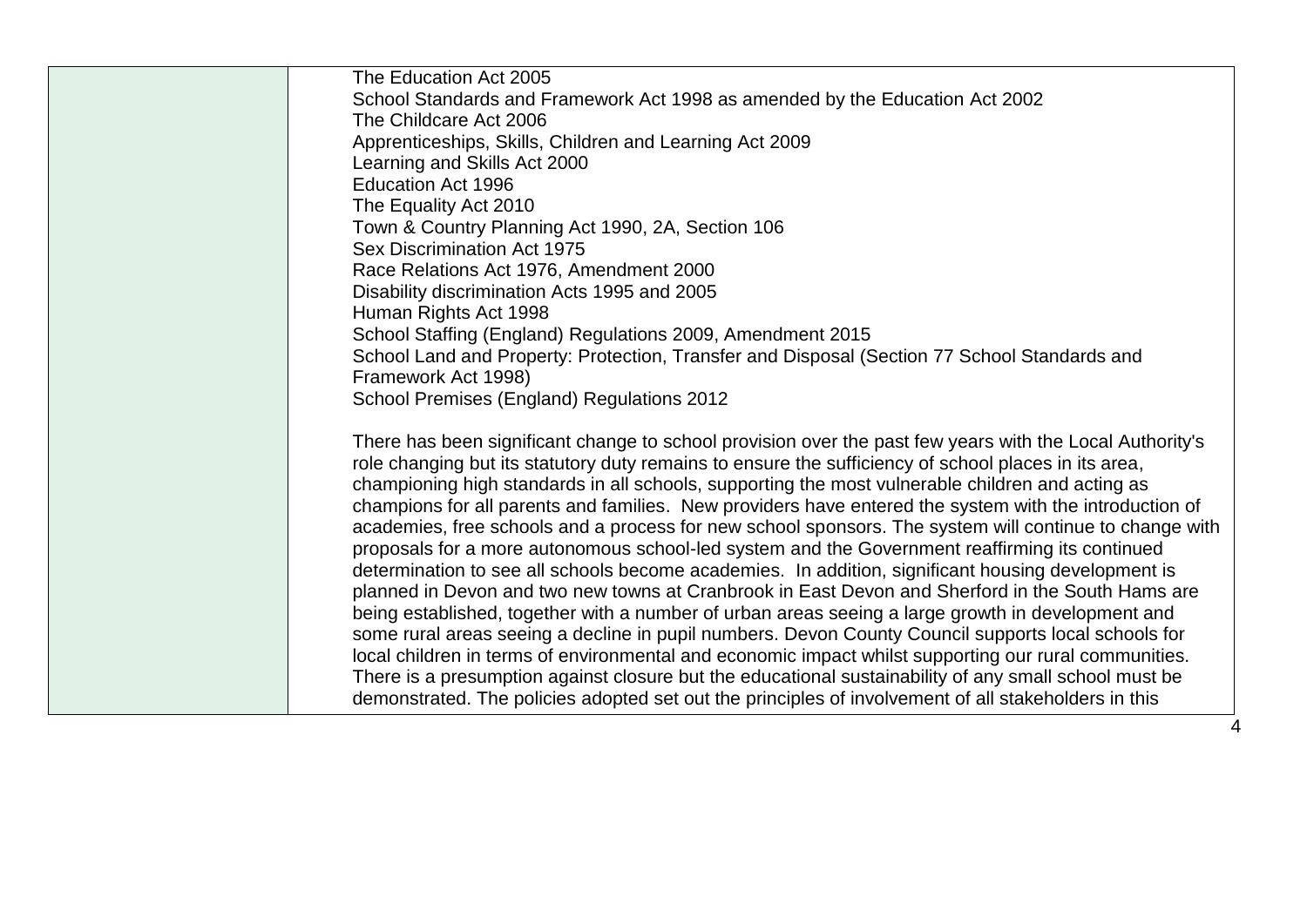process and will ensure that as criteria change there will be regular updating of information. This will be achieved by:

- the involvement of all stakeholders
- strategically planning and commissioning of school places for the future and clear guidance on the role of the Local Authority
- securing additional funding for increasing capacity at schools as a result of housing development
- partnership and working together to promote the best outcomes for children and young people
- ensuring the needs of vulnerable pupils are met
- consultation with all schools affected by any proposals
- championing the role of parents and young people
- ensuring that consultations are aimed at the heart of the community and accessible for all
- providing sufficient information, advice and guidance from appropriate officers or signposting at an early stage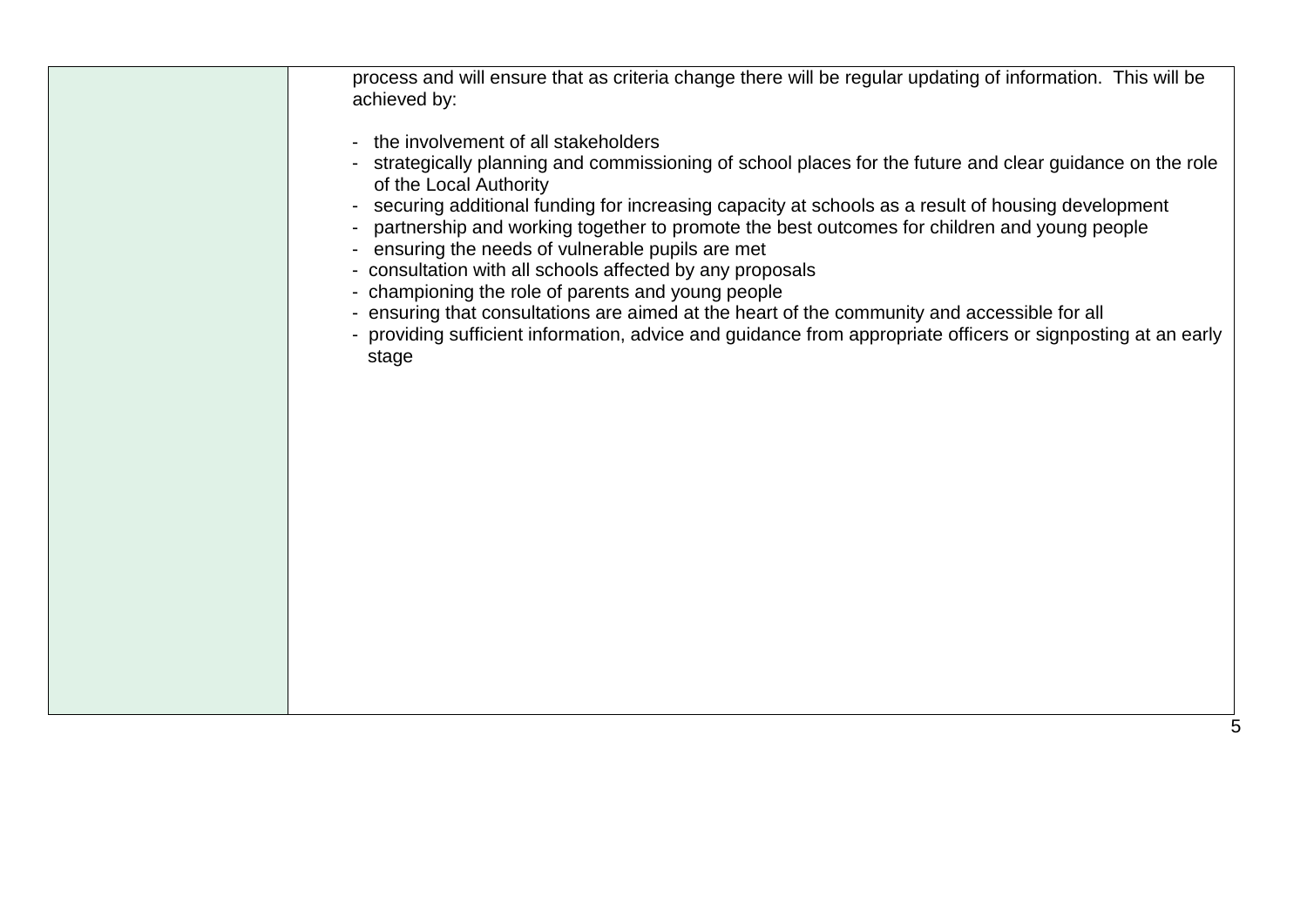### **Section 2 - Key impacts and recommendations**

| Social/equality impacts: | The Education Infrastructure Plan supports sustainable, high quality provision that maximises             |  |  |
|--------------------------|-----------------------------------------------------------------------------------------------------------|--|--|
|                          | accessibility, meets local needs and recognises the needs generated by planned development in specific    |  |  |
|                          | localities, tackles inequalities for vulnerable pupils but also recognises the needs of a changing        |  |  |
|                          | population, employment and growth opportunities . It supports local schools for local children thus       |  |  |
|                          | minimising the reliance on school transport and environmental impact.                                     |  |  |
|                          |                                                                                                           |  |  |
|                          | Positive impacts of the policies recognise the valuable contribution made by all stakeholders, working in |  |  |
|                          | close partnership, the changing and diverse needs of all communities and commitment to ensuring           |  |  |
|                          | inclusive participation and consultation.                                                                 |  |  |
|                          |                                                                                                           |  |  |
|                          | Our consultation methods include:                                                                         |  |  |
|                          |                                                                                                           |  |  |
|                          | Demographic information of local areas and communities                                                    |  |  |
|                          | Information designed in easy to read formats<br>$\bullet$                                                 |  |  |
|                          | All information documents in Plain English                                                                |  |  |
|                          | Availability of information in other formats, as required                                                 |  |  |
|                          | Using the DCC/RNIB websites to ensure standards conform                                                   |  |  |
|                          | Encouring participation of young people                                                                   |  |  |
|                          | Use of venues accessible to all, including access, hearing loop etc.                                      |  |  |
|                          | Where Information Surgeries are held relevant officers will attend to ensure one-to-one<br>$\bullet$      |  |  |
|                          | participation and to give advice and guidance                                                             |  |  |
|                          | Engagement of All Schools, Local Learning Communities and Local Members                                   |  |  |
|                          | Involvement of the Youth Parliament and Schools Councils                                                  |  |  |
|                          | Feedback in the form of newsletters and regular update of the consultation website                        |  |  |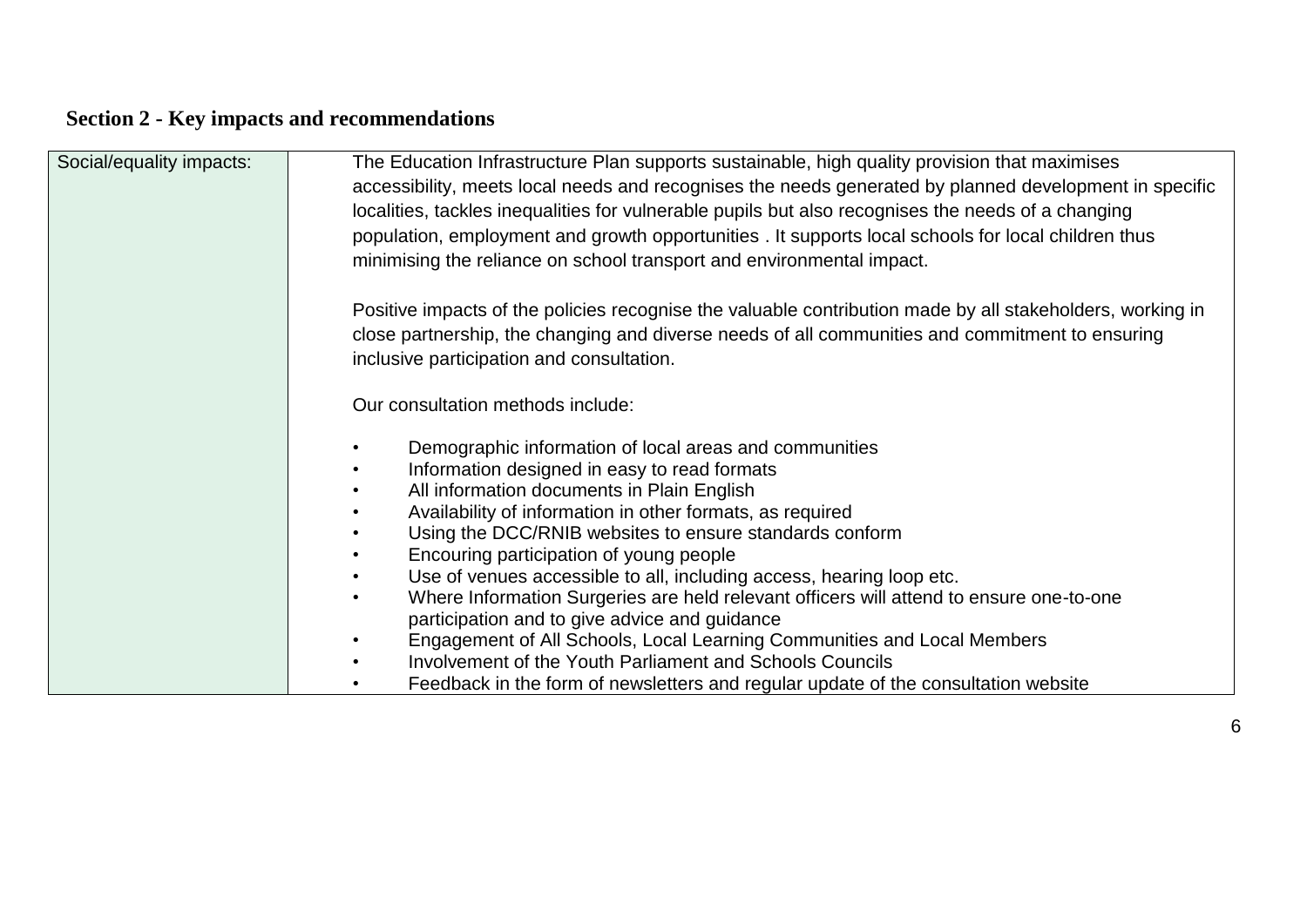|                        | Feedback on-line form for easy response<br>$\bullet$                                                                                                                                                                                                                                                                                                                                                                                                                                                                                                                      |  |
|------------------------|---------------------------------------------------------------------------------------------------------------------------------------------------------------------------------------------------------------------------------------------------------------------------------------------------------------------------------------------------------------------------------------------------------------------------------------------------------------------------------------------------------------------------------------------------------------------------|--|
|                        | Use of other forms of social media, where appropriate.                                                                                                                                                                                                                                                                                                                                                                                                                                                                                                                    |  |
|                        | Practices and policies will be reviewed as Government guidelines change.                                                                                                                                                                                                                                                                                                                                                                                                                                                                                                  |  |
|                        | Negative impacts include controversial decisions e.g. closure of schools, which will impact on the choice<br>and needs of pupils, parents and communities. Enlargements which may impact on parking and<br>additional traffic to the area.                                                                                                                                                                                                                                                                                                                                |  |
|                        | We will ensure through our statutory processes that the views of parents, pupils, communities and<br>stakeholders are considered and dealt with in order that informed decisions can be made without delay<br>and are reported to Cabinet. Academies have greater freedoms and are free from Local Authority control.<br>We would support fair and open consultations on changes within these schools.                                                                                                                                                                    |  |
| Environmental impacts: | The Education Infrastructure Plan supports positive impacts including the need to address serious health<br>and safety building related defects; the delivery of energy efficiency measures and renewable energy<br>solutions across the education estate; encouragement and support to schools to look at long term<br>investment in renewable energy schemes to mitigate the impact of increasing energy costs; minimising<br>our reliance on school transport and the need for unnecessary journeys and ensuring that pupils are able<br>to attend their local school. |  |
|                        | Reduced capital funding and possible delays in delivering all the required maintenance and improvements<br>in schools has negative impact. Transport and impact on the environment can be a challenge in some of<br>the very rural areas of the County. We will continue to explore alternatives, transport implications, impact<br>on the local community, future place planning and financial viability and promote sustainable patterns of<br>provision and travel.                                                                                                    |  |
| Economic impacts:      | As the schools estate changes with a diverse range of providers entering the region through new schools,                                                                                                                                                                                                                                                                                                                                                                                                                                                                  |  |
|                        | free schools, etc. the positive impact will bring opportunities for creating new employment at both primary                                                                                                                                                                                                                                                                                                                                                                                                                                                               |  |
|                        | and secondary level, private early years providers together with increased education and training for work                                                                                                                                                                                                                                                                                                                                                                                                                                                                |  |
|                        | qualifications for 14-19 year olds and a framework for apprenticeships. With up to 80,000 new homes in                                                                                                                                                                                                                                                                                                                                                                                                                                                                    |  |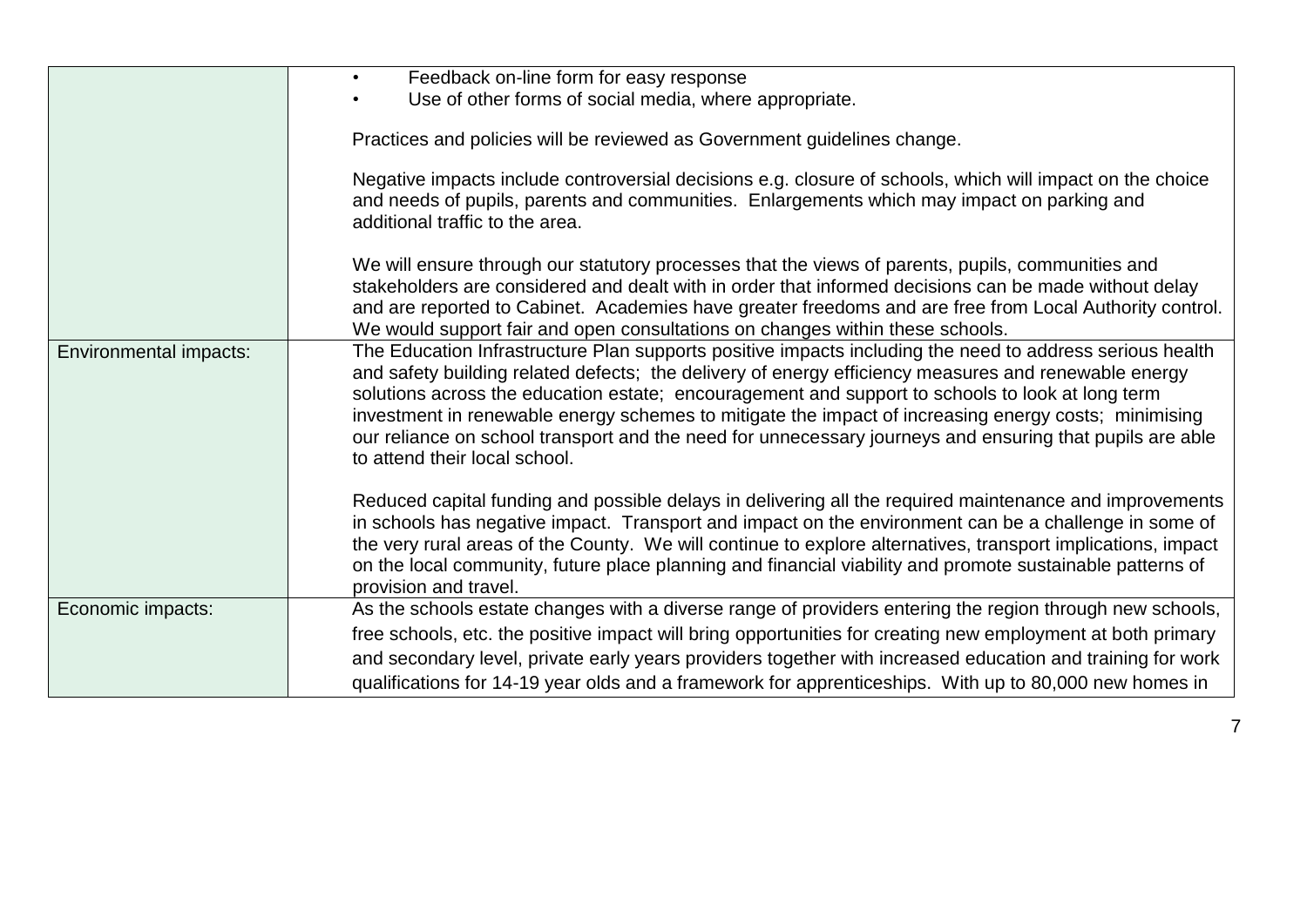|                                                                                                           | the region to 2033 there are likely to be over 20 new primary schools with expansion of secondary,                                                                                                                                                                                                                                                                                                                                                         |
|-----------------------------------------------------------------------------------------------------------|------------------------------------------------------------------------------------------------------------------------------------------------------------------------------------------------------------------------------------------------------------------------------------------------------------------------------------------------------------------------------------------------------------------------------------------------------------|
|                                                                                                           | additional early years and new training opportunities for a diverse and expanding population.                                                                                                                                                                                                                                                                                                                                                              |
|                                                                                                           |                                                                                                                                                                                                                                                                                                                                                                                                                                                            |
|                                                                                                           | In some rural areas there is a decline in pupil numbers and over the past few years there have been                                                                                                                                                                                                                                                                                                                                                        |
|                                                                                                           | school closures. There is a presumption against closure unless there are clear educational reasons and                                                                                                                                                                                                                                                                                                                                                     |
|                                                                                                           | the financial position of the school means standards cannot be maintained. We will work with our                                                                                                                                                                                                                                                                                                                                                           |
|                                                                                                           | partners to seek extensive alternatives including partnerships, scope for an extended school, transport                                                                                                                                                                                                                                                                                                                                                    |
|                                                                                                           | implications, impact on the local community, future place planning, early years provision, standards,                                                                                                                                                                                                                                                                                                                                                      |
|                                                                                                           | forecast of future pupil numbers, access to community services and financial viability.                                                                                                                                                                                                                                                                                                                                                                    |
| Other impacts (partner<br>agencies, services, DCC<br>policies, possible<br>'unintended<br>consequences'): | To meet the needs of a more autonomous education system and the change in the Local Authority's role<br>we will continue to work in partnership. We will support our policy of local schools for local children in<br>order to reduce travel and environmental impact and we will work closely with the Office of the Regional<br>Schools Commissioner to consider how places can be commissioned to meet the needs of a growing and<br>diverse community. |
|                                                                                                           | The policies and procedures contained within the Education Infrastructure Plan are relevant to:                                                                                                                                                                                                                                                                                                                                                            |
|                                                                                                           | the main priorities contained within Better Together: Devon County Council's vision document which<br>presents a set of desired outcomes for Devon and proposes a new partnership with citizens and<br>communities                                                                                                                                                                                                                                         |
|                                                                                                           | Education and Learning Strategy contained within Championing All Our Children<br>safeguarding responsibilities, working with partners and communities and addressing wider issues<br>including social deprivation, child poverty, radicalisation and extremism.                                                                                                                                                                                            |
| How will impacts and                                                                                      | The Plan will be monitored against forecast data, including NHS data and an assessment of births and                                                                                                                                                                                                                                                                                                                                                       |
| actions be monitored?                                                                                     | location of pre-school children, pupil migration, local pupil forecasts compared to Planned Admission                                                                                                                                                                                                                                                                                                                                                      |
|                                                                                                           | Numbers, net capacities of schools, demographic modelling on estimates of future population change,                                                                                                                                                                                                                                                                                                                                                        |
|                                                                                                           | including fertility, mortality and migration assumptions, historical data and planning permissions for future                                                                                                                                                                                                                                                                                                                                              |
|                                                                                                           | housing development together with new/free schools approved by the Department for Education. This will                                                                                                                                                                                                                                                                                                                                                     |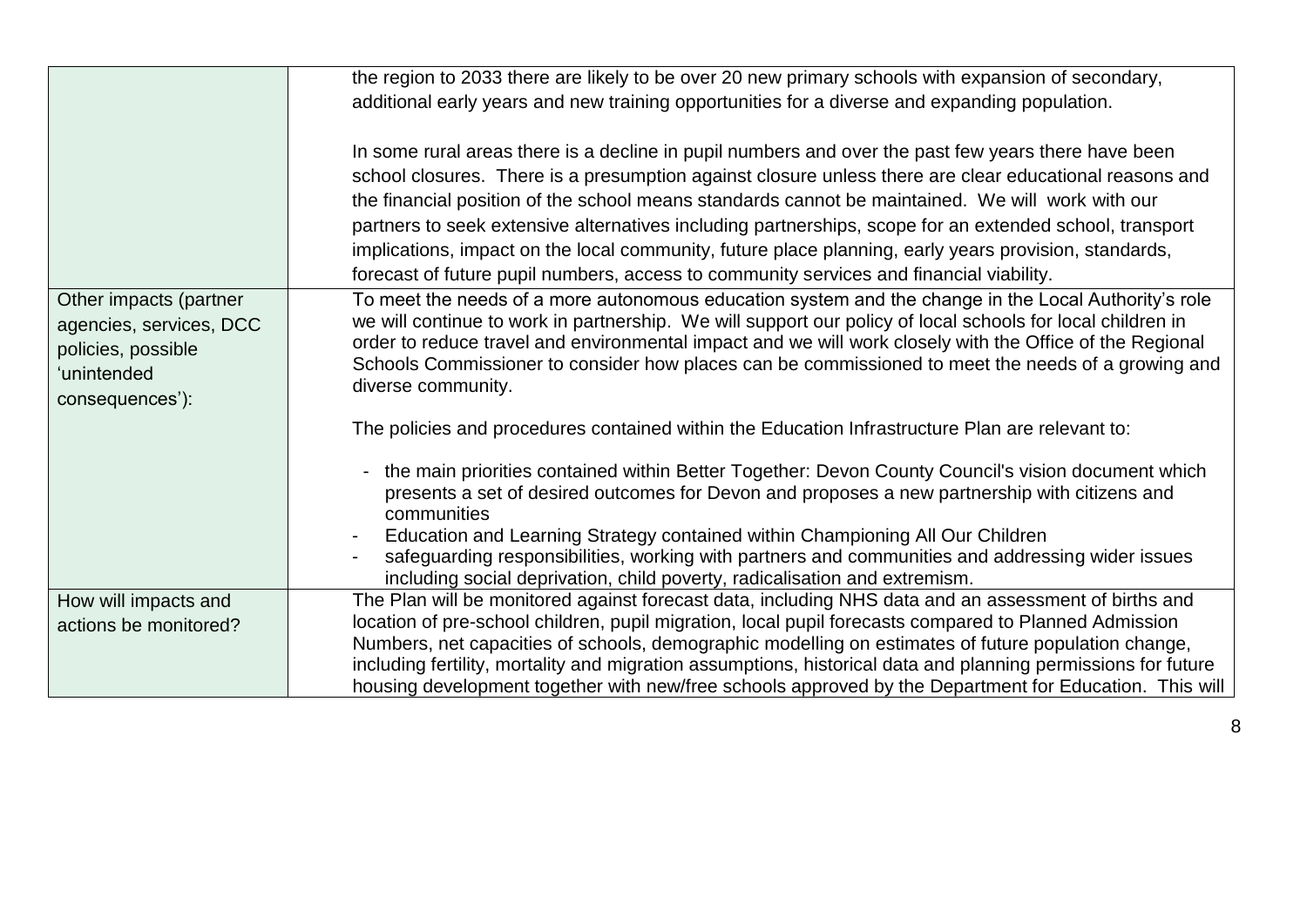| be undertaken through regular Pupil Place Planning meetings and particularly following the completion of<br>the Admissions consultation procedures on an annual basis.                                                                                                                                                                                                                                                                                                                                                                                                                                                                                                                                                                                                                                                                                                                                                                                                                                                                                                 |
|------------------------------------------------------------------------------------------------------------------------------------------------------------------------------------------------------------------------------------------------------------------------------------------------------------------------------------------------------------------------------------------------------------------------------------------------------------------------------------------------------------------------------------------------------------------------------------------------------------------------------------------------------------------------------------------------------------------------------------------------------------------------------------------------------------------------------------------------------------------------------------------------------------------------------------------------------------------------------------------------------------------------------------------------------------------------|
| The education landscape continues to change and together with the introduction of the Community<br>Infrastructure Levy, changes to the National Planning Policy Framework, impact of the White Paper<br>"Educational Excellence Everywhere" and a growing and changing population in Devon will prove<br>challenging for the future. Our policy on Section 106 Developer Contributions has and will continue to be<br>reviewed to reflect changing policies and revised costs. We will work with our partners to ensure that<br>there are sufficient places for the number of children in a school's designated area as basic need whilst<br>supporting choice and diversity for parents and pupils. There is the possibility that some parents and<br>pupils will not receive the school of their preference or that a school, due to its location, will not support<br>additional capacity or funding may not be available. We will continue to monitor the position through our<br>regular assessment of data and in discussion with our partners and stakeholders. |

### **Section 3 - Profile and views of stakeholders and people directly affected**

| People affected: | The first edition of the Education Infrastructure Plan was written in consultation with relevant stakeholders<br>and their views and expectations have been incorporated within the Plan. Consultation was undertaken<br>with DCC Members, Devon Education Forum, Devon Association of Secondary Heads, Devon<br>Association of Primary Heads, Special Heads Association of Devon, Devon Association of Governors,<br>Scrutiny Committee, School Organisation Capital and Admissions Committee, Exeter Diocese and<br>Roman Catholic Diocese. The above continue to be kept informed on changes in legislation and the<br>revision of the Education Infrastructure Plan has incorporated these current changes. |
|------------------|-----------------------------------------------------------------------------------------------------------------------------------------------------------------------------------------------------------------------------------------------------------------------------------------------------------------------------------------------------------------------------------------------------------------------------------------------------------------------------------------------------------------------------------------------------------------------------------------------------------------------------------------------------------------------------------------------------------------|
|                  | Statutory consultations on changes to schools will gather information on the impact on all those affected                                                                                                                                                                                                                                                                                                                                                                                                                                                                                                                                                                                                       |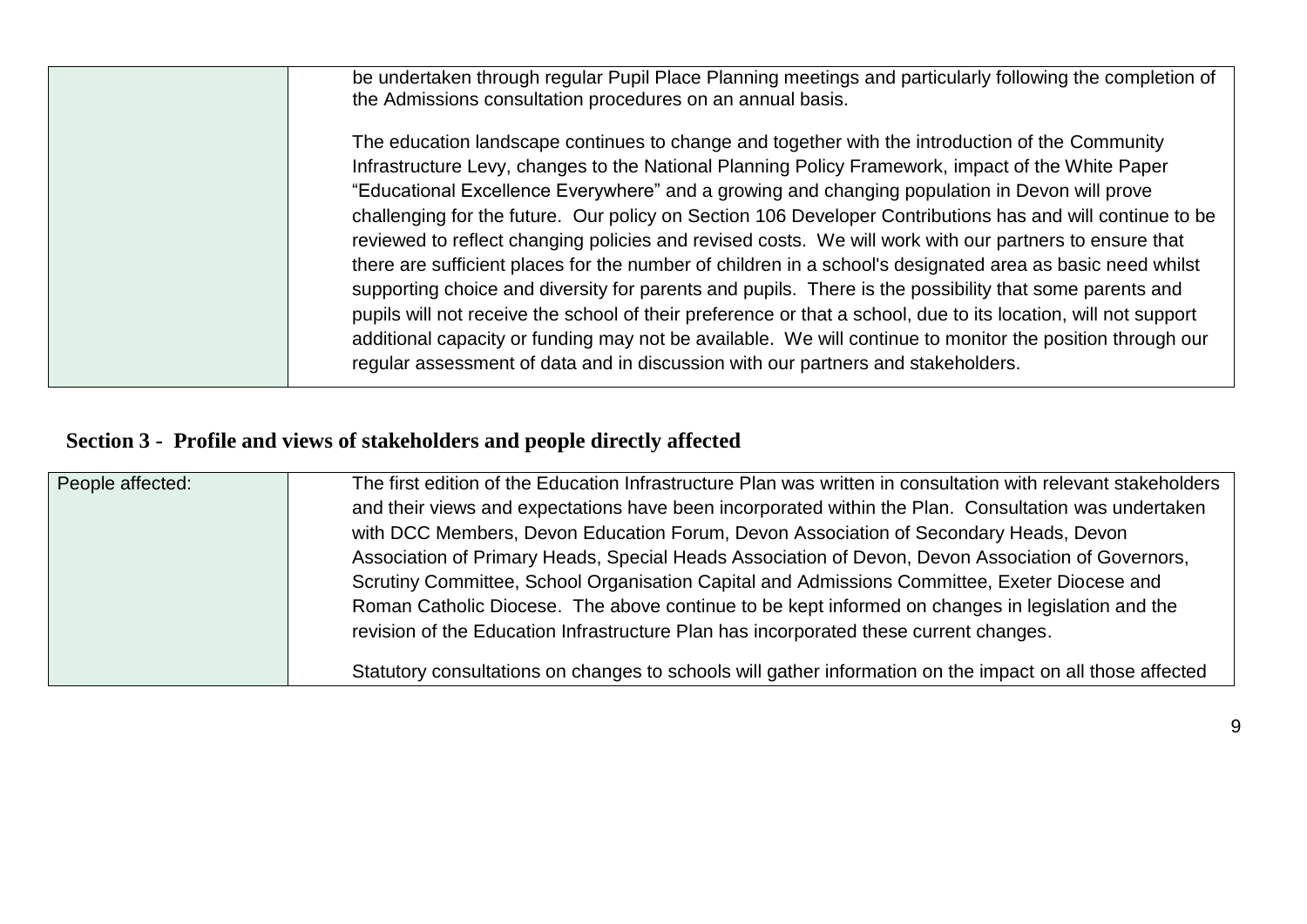|                                                                  | by any changes and will be evidenced within the decision making process.                                                                                                                                                                                                                                                                                                                                                                                                                                                                                                                                                                                                               |
|------------------------------------------------------------------|----------------------------------------------------------------------------------------------------------------------------------------------------------------------------------------------------------------------------------------------------------------------------------------------------------------------------------------------------------------------------------------------------------------------------------------------------------------------------------------------------------------------------------------------------------------------------------------------------------------------------------------------------------------------------------------|
| Diversity profile and needs<br>assessment of affected<br>people: | All parents and pupils and will have an understanding of the range of education offers available to suit<br>their needs;<br>All Schools, Colleges, Special Schools, Pupil Referral Units, Hospital School, Secure Unit in Devon and<br>will have an understanding of pupil place planning, estate maintenance and capital investment<br>The wider community on how education provision will be delivered.                                                                                                                                                                                                                                                                              |
| Other stakeholders:                                              | Local Planning Authorities and housing developers and their role in supporting the future pattern of<br>education provision<br>National Government with a vision of our education provision and support for future investment in Devon<br>schools                                                                                                                                                                                                                                                                                                                                                                                                                                      |
| <b>Consultation process:</b>                                     | The relevant stakeholders will continue to be consulted and informed on related policies and procedures<br>through the current revision of the Education Infrastructure Plan, School Organisation statutory<br>procedures and changes in Government policies.                                                                                                                                                                                                                                                                                                                                                                                                                          |
| Research and information<br>used:                                | In preparation of the document Devon's County Council's statistical information has been used, including<br>age and characteristics, employment, deprivation, education attainment, housing, transport, population<br>estimates and projections, live births and ethnicity with a demographic modelling tool to derive likely<br>household and housing profiles consistent with the population's age-sex composition. NHS data and an<br>assessment of births and location of pre-school children, pupil migration, local pupil forecasts compared<br>to Planned Admission Numbers and net capacities of schools is also essential in the planning and<br>investment of school places. |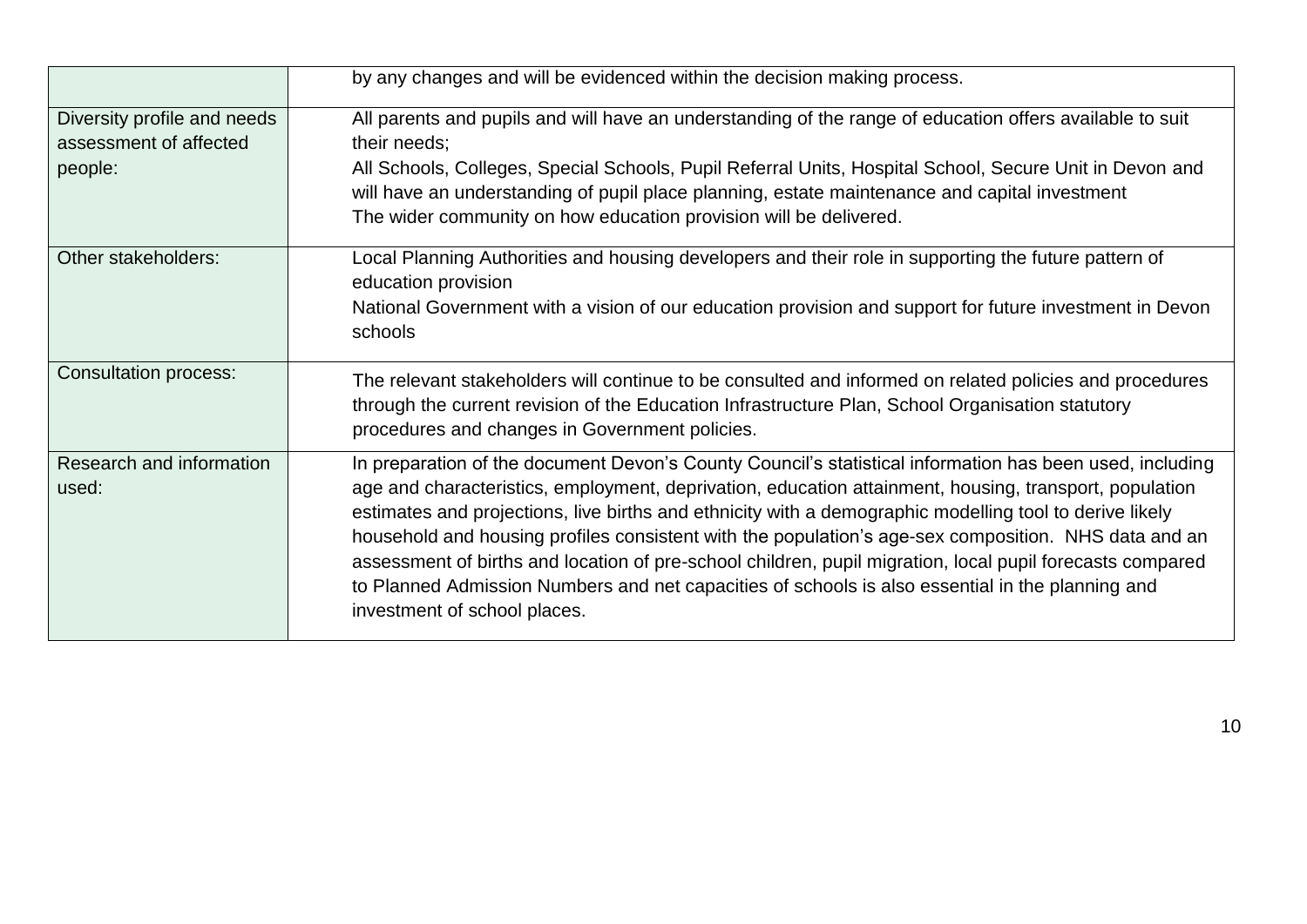## Background Analysis

This section describes how relevant questions and issues have been explored during the options appraisal.

#### **Section 4a - Social Impacts**

#### **Giving Due Regard to Equality and Human Rights**

The local authority must consider how people will be affected by the service, policy or practice. In so doing we must give due regard to the need to:

- ∙ Eliminate unlawful discrimination, harassment and victimisation
- ∙ Advance equality of opportunity and
- ∙ Foster good relations.

Where relevant, we must take into account the protected characteristics of age, disability, gender, gender reassignment, pregnancy and maternity, marriage and civil partnership, sexual orientation, race, and religion and belief.

This means considering how people with different needs get the different services they require and are not disadvantaged, and facilities are available to them on an equal basis in order to meet their needs; advancing equality of opportunity by recognising the disadvantages to which protected groups are subject and considering how they can be overcome.

We also need to ensure that human rights are protected. In particular, that people have:

∙ A reasonable level of choice in where and how they live their life and interact with others (this is an aspect of the human right to 'private and family life').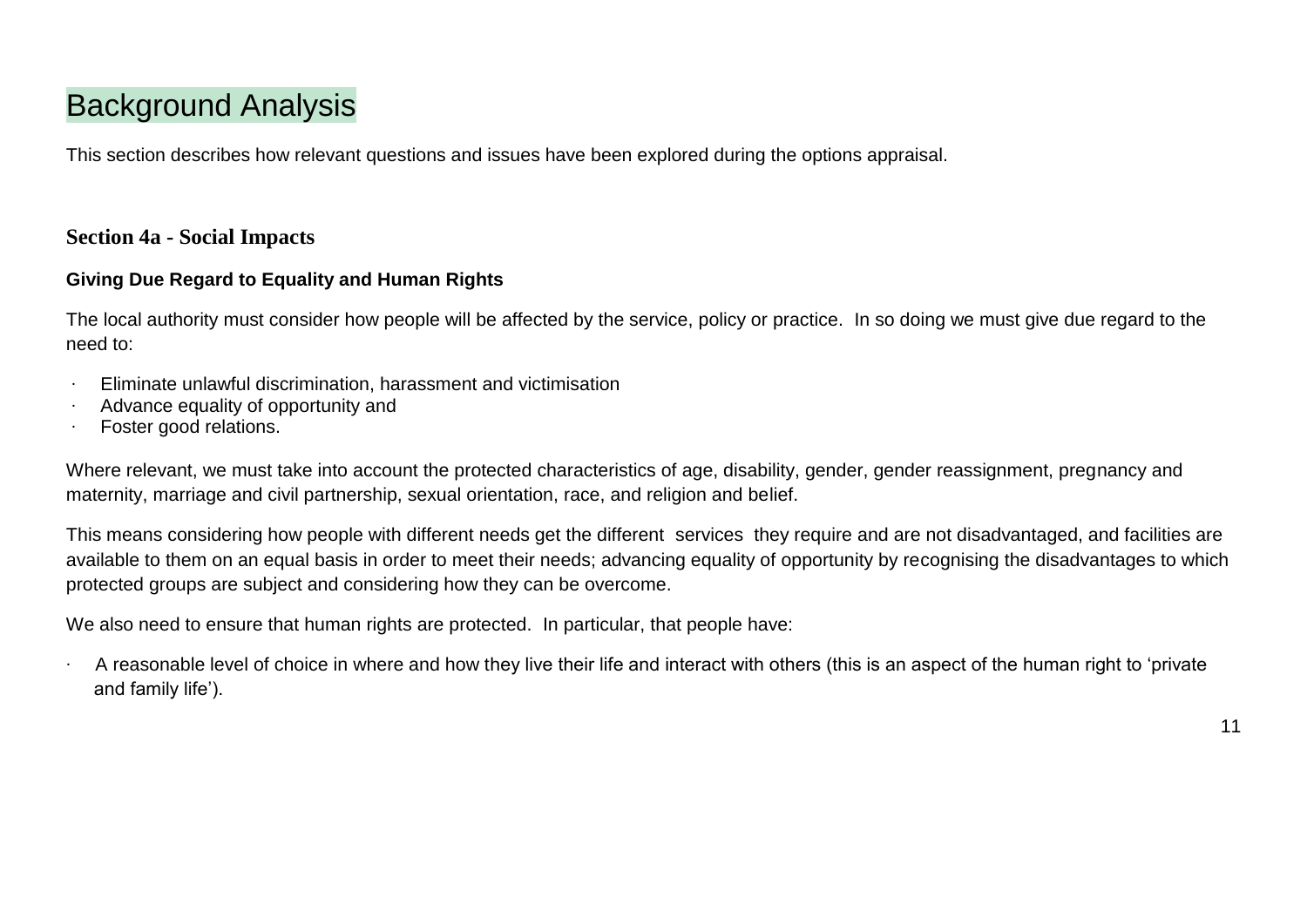- ∙ An appropriate level of care which results in dignity and respect (the protection to a private and family life, protection from torture and the freedom of thought, belief and religion within the Human Rights Act and elimination of discrimination and the promotion of good relations under the Equality Act 2010).
- ∙ A right to life (ensuring that nothing we do results in unlawful or unnecessary/avoidable death).

The Equality Act 2010 and other relevant legislation does not prevent the Council from taking difficult decisions which result in service reductions or closures for example, it does however require the Council to ensure that such decisions are:

- Informed and properly considered with a rigorous, conscious approach and open mind, taking due regard of the effects on the protected characteristics and the general duty to eliminate discrimination, advance equality and foster good relations.
- Proportionate (negative impacts are proportionate to the aims of the policy decision)
- Fair
- Necessary
- Reasonable, and
- Those affected have been adequately consulted.

| <b>Characteristics</b> | Describe any actual or potential negative                                     | Describe any actual or potential neutral or positive                          |
|------------------------|-------------------------------------------------------------------------------|-------------------------------------------------------------------------------|
|                        | consequences (e.g. disadvantage or community                                  | outcomes for the groups listed.                                               |
|                        | tensions) for the groups listed.<br>(Consider how to mitigate against these). | (Consider how to advance equality/reduce inequalities<br>as far as possible). |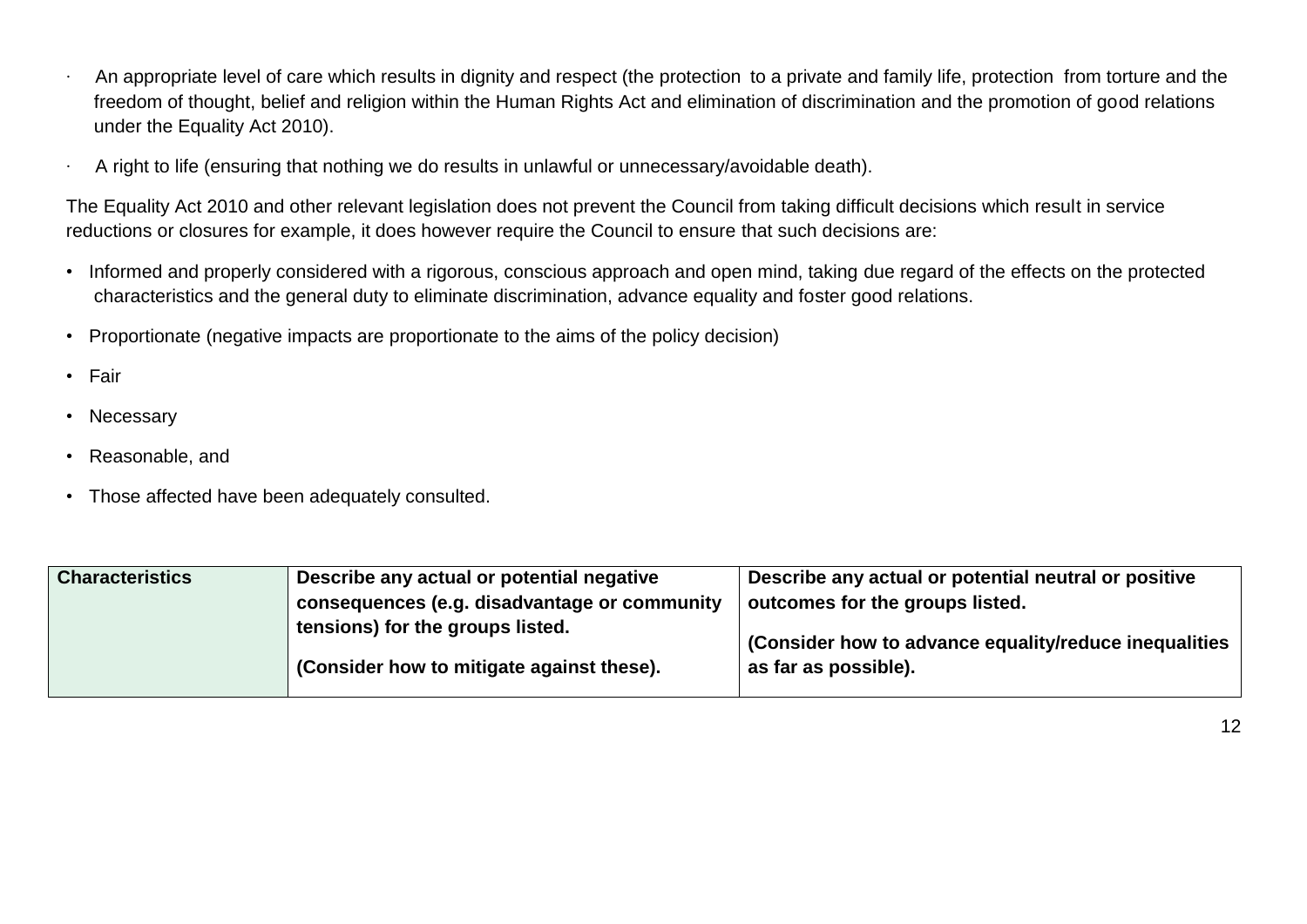| All residents (in general):                                                                                                                                 |                                                                                                                                                                                                                                                                                                                                                                                                                                                                                                                                                                                                                                                                                                                                                                                           | Securing the sufficiency of school places in our area with<br>good quality school places, acting as champion for all<br>parents and families and supporting participation in<br>education, employment or training                                                                                                                                                                                                                                                                                                                                                                                                                                                                                                                                                                                                                                                                                                                                                                                                                                                                       |
|-------------------------------------------------------------------------------------------------------------------------------------------------------------|-------------------------------------------------------------------------------------------------------------------------------------------------------------------------------------------------------------------------------------------------------------------------------------------------------------------------------------------------------------------------------------------------------------------------------------------------------------------------------------------------------------------------------------------------------------------------------------------------------------------------------------------------------------------------------------------------------------------------------------------------------------------------------------------|-----------------------------------------------------------------------------------------------------------------------------------------------------------------------------------------------------------------------------------------------------------------------------------------------------------------------------------------------------------------------------------------------------------------------------------------------------------------------------------------------------------------------------------------------------------------------------------------------------------------------------------------------------------------------------------------------------------------------------------------------------------------------------------------------------------------------------------------------------------------------------------------------------------------------------------------------------------------------------------------------------------------------------------------------------------------------------------------|
| Age (from young to old):<br>Disability (incl. sensory,<br>mobility, mental health,<br>learning disability, ill<br>health) and carers of<br>disabled people: | The County has a number of very small schools with<br>fewer than 50 pupils and a high percentage of<br>primary schools are classed as rural schools in the<br>County. The scale of future housing development in<br>these areas is low and rural isolation has been<br>highlighted when a rural school closes and the<br>impact particularly where the school has been the<br>hub for its community.<br>In contrast to this, some urban areas will see high<br>inward migration and changes in population<br>structure where new development is planned.<br>The planning of places for pupils with special<br>educational needs is particularly challenging as<br>information related to previous cohorts does not<br>show any specific trends in numbers, needs or<br>geographical area. | The Plan has a presumption against closure and extensive<br>alternatives will be sought before making a decision on the<br>future of a rural school including equality of educational<br>opportunity and impact on the local community. It is<br>recognised that there are a number of rural schools that<br>are popular and give choice for parents.<br>New school providers entering the system in the future will<br>bring choice and diversity to the education estate together<br>with employment opportunities as the population continues<br>to change.<br>The forecasting of special school need and associated<br>planning of places is ongoing. Additional places will be<br>required and we are planning on the basis that 1.5% of the<br>school population will require a specialist place. We will<br>continue to develop and refine our projections and our<br>joint commissioning strategies in order to secure inclusive<br>provision for all pupils to be able to achieve to the best of<br>their ability.<br>All schools have a duty of care to promote the education |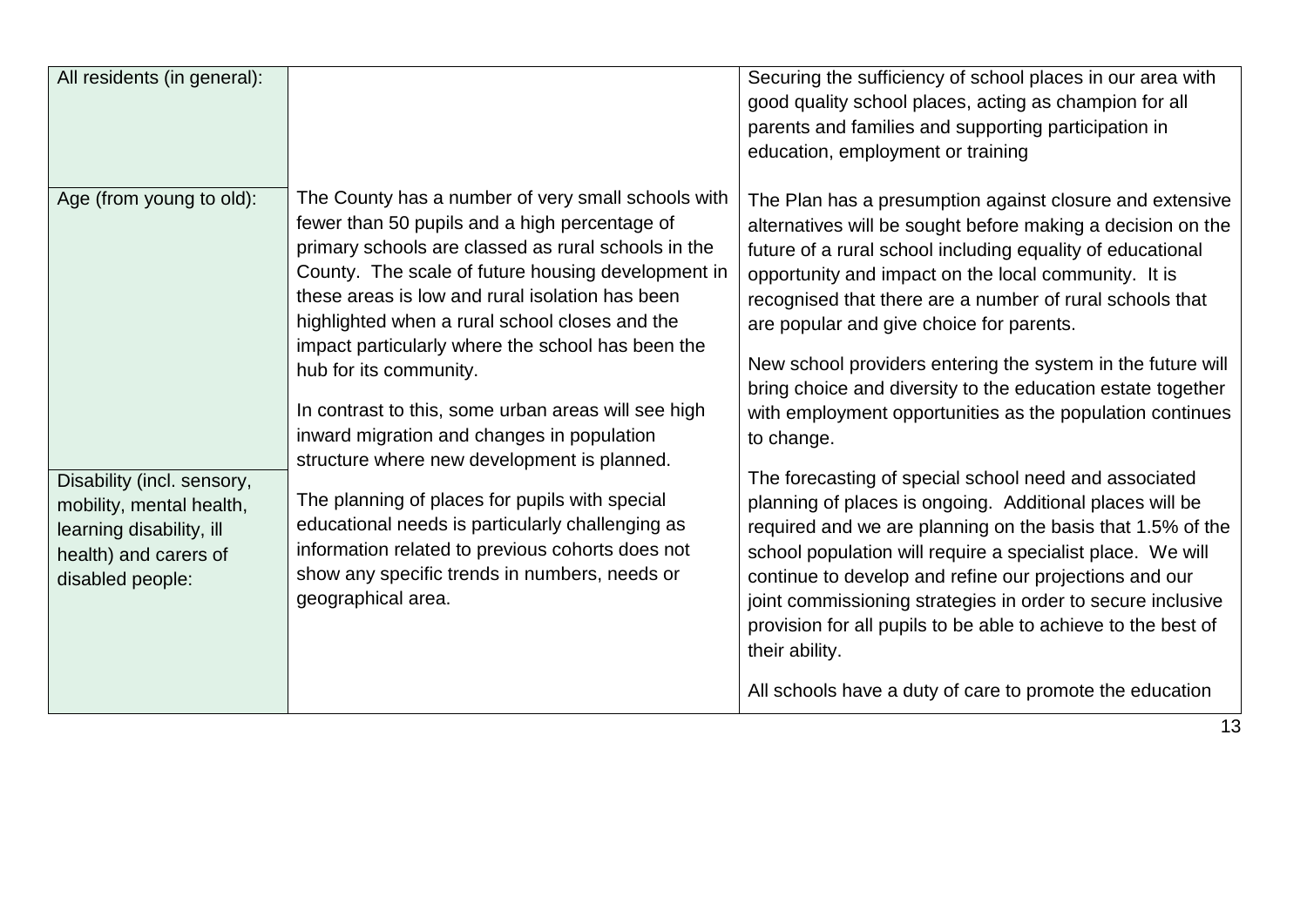| Culture/ethnicity:          | of children and young people with special educational     |
|-----------------------------|-----------------------------------------------------------|
| nationality, skin colour,   | needs and disabilities.                                   |
| religion and belief:        |                                                           |
|                             | The Education Act 2002 requires all schools to promote    |
| Sex, gender and gender      | the spiritual, moral, cultural, mental and physical       |
| identity (including         |                                                           |
| Transgender &               | development of its pupils and to challenge opinions or    |
|                             | behaviours that are contrary to these values.             |
| pregnancy/maternity):       |                                                           |
|                             |                                                           |
| Sexual orientation:         |                                                           |
| Other socio-economic        |                                                           |
|                             |                                                           |
| factors such as families,   | Within our role of championing all our children, Devon    |
| carers, single              | County Council is committed to improving the life-chances |
| people/couples, low         | of all Devon's children, young people and especially the  |
| income, vulnerability,      | most vulnerable.                                          |
| education, reading/writing  |                                                           |
| skills, 'digital exclusion' |                                                           |
|                             |                                                           |
| and rural isolation.        |                                                           |
|                             |                                                           |
| Human rights                |                                                           |
| considerations:             |                                                           |
|                             |                                                           |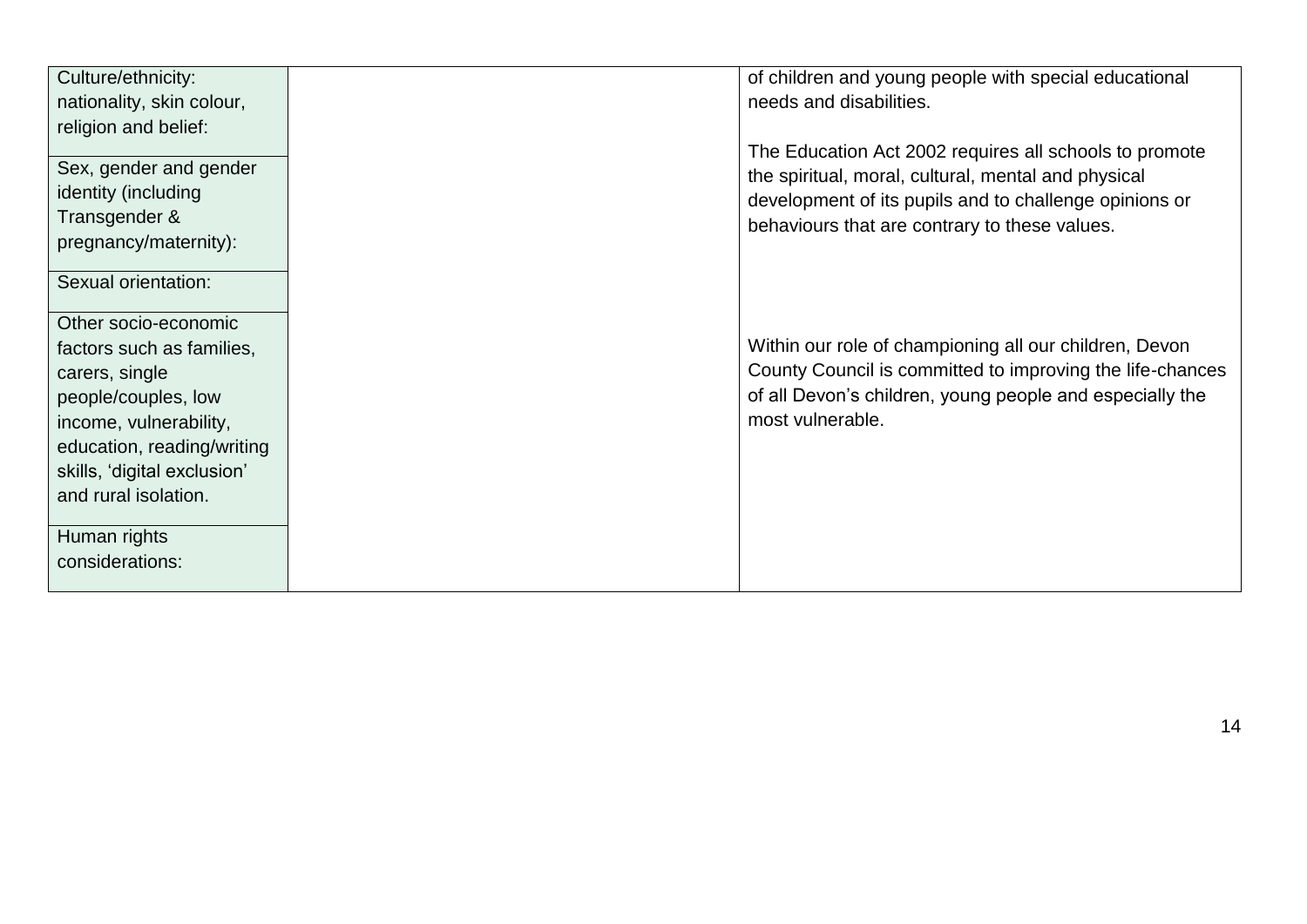#### **Section 4b - Environmental impacts**

An impact assessment should give due regard to the following activities in order to ensure we meet a range of environmental legal duties.

The policy or practice does not require the identification of environmental impacts using this Impact Assessment process because it is subject to (please select from the table below and proceed to the 4c, otherwise complete the environmental analysis table):

| Devon County Council's Environmental Review Process for permitted development highway schemes.                                                                   |
|------------------------------------------------------------------------------------------------------------------------------------------------------------------|
| Planning Permission under the Town and Country Planning Act (1990).                                                                                              |
| Strategic Environmental Assessment under European Directive 2001/42/EC "on the assessment of the effects of certain plans and<br>programmes on the environment". |

|                                                   | Describe any actual or potential negative<br>consequences.<br>(Consider how to mitigate against these). | Describe any actual or potential neutral or positive<br>outcomes.<br>(Consider how to improve as far as possible). |
|---------------------------------------------------|---------------------------------------------------------------------------------------------------------|--------------------------------------------------------------------------------------------------------------------|
| Reduce waste, and send less<br>waste to landfill: |                                                                                                         | The Waste Education Strategy for Devon Schools<br>supports the education of children in the long term              |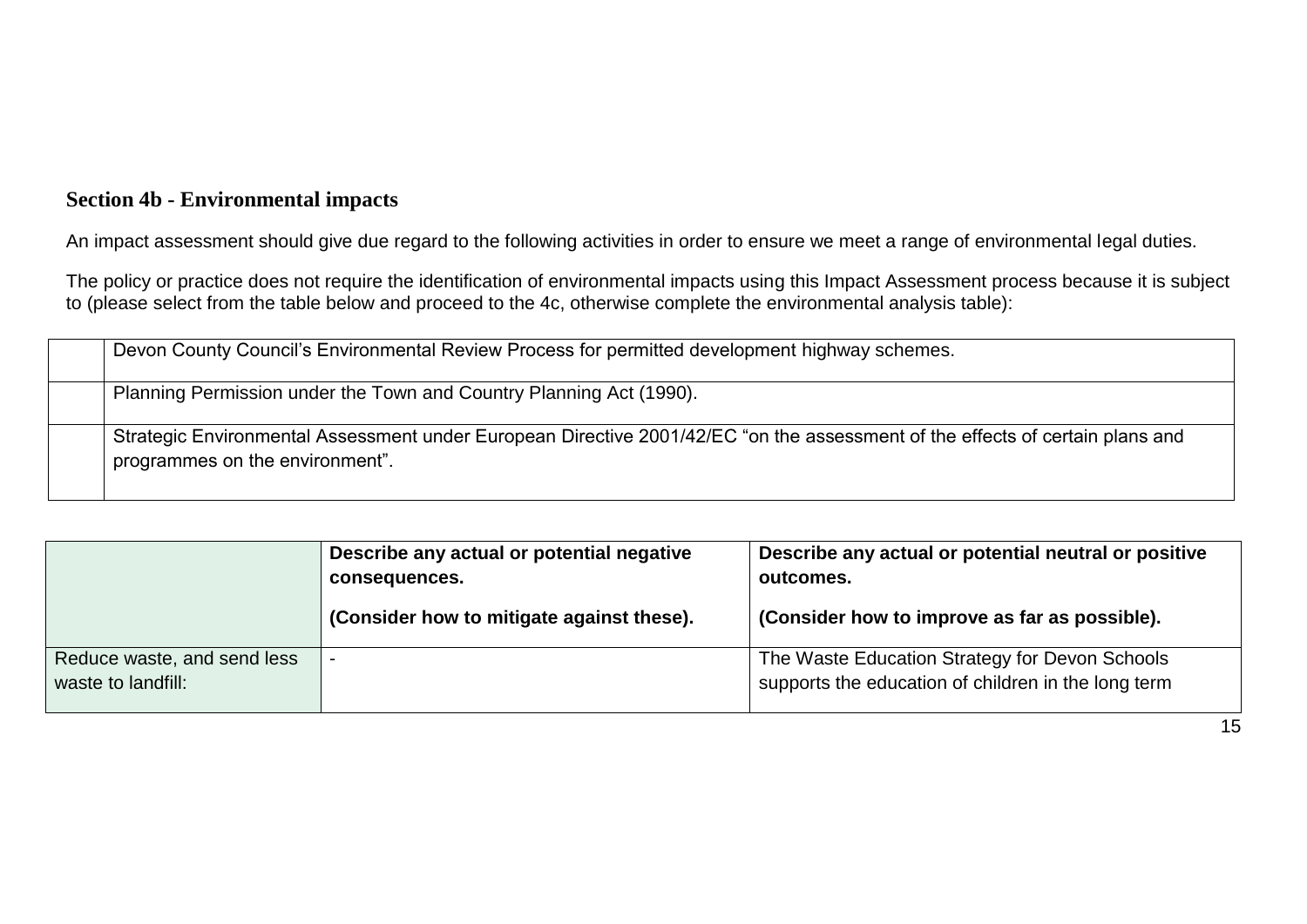|                                                               | strategy to achieving a more sustainable future with<br>increasing emphasis on waste minimisation, resource<br>management and greater awareness of the issues<br>surrounding consumerism, and is a priority for Devon<br>Authorities. |
|---------------------------------------------------------------|---------------------------------------------------------------------------------------------------------------------------------------------------------------------------------------------------------------------------------------|
| Conserve and enhance<br>biodiversity (the variety of          | The Plan supports the delivery of energy efficiency<br>measures and renewable energy solutions across the                                                                                                                             |
| living species):                                              | education estate and to reduce the carbon footprint of the<br>estate.                                                                                                                                                                 |
| Safeguard the distinctive                                     | New schools and changes to school buildings will take                                                                                                                                                                                 |
| characteristics, features and<br>special qualities of Devon's | account of the impact that will affect the landscape to<br>ensure that any adverse effects are mitigated.                                                                                                                             |
| landscape:                                                    |                                                                                                                                                                                                                                       |
| Conserve and enhance the                                      | No discernible impact                                                                                                                                                                                                                 |
| quality and character of our<br>built environment and public  |                                                                                                                                                                                                                                       |
| spaces:                                                       |                                                                                                                                                                                                                                       |
| Conserve and enhance                                          | No discernible impact                                                                                                                                                                                                                 |
| Devon's cultural and historic                                 |                                                                                                                                                                                                                                       |
| heritage:                                                     |                                                                                                                                                                                                                                       |
| Minimise greenhouse gas                                       | Will be in line with the Energy Strategy used for the                                                                                                                                                                                 |
| emissions:                                                    | Authority's corporate buildings.                                                                                                                                                                                                      |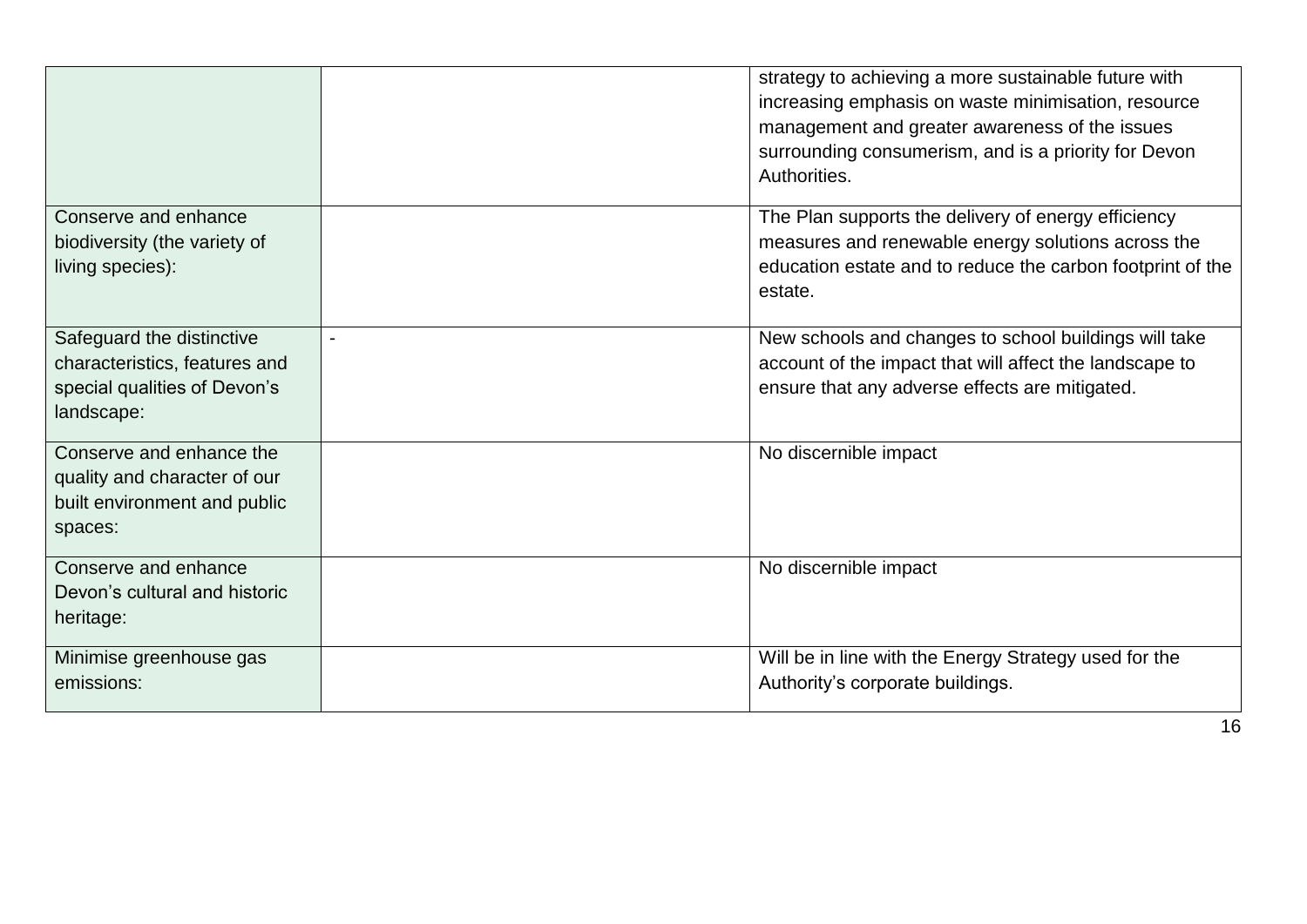| Minimise pollution (including<br>air, land, water, light and<br>noise):                                                                                           | Devon supports the principle of local schools for local<br>children for community and environmental reasons.<br>Sustainable travel and transport modes will be promoted. |
|-------------------------------------------------------------------------------------------------------------------------------------------------------------------|--------------------------------------------------------------------------------------------------------------------------------------------------------------------------|
| Contribute to reducing water<br>consumption:                                                                                                                      | In accordance with The Waste Education Strategy for<br>Devon Schools                                                                                                     |
| Ensure resilience to the future<br>effects of climate change<br>(warmer, wetter winters; drier,<br>hotter summers; more intense<br>storms; and rising sea level): | No discernible impact                                                                                                                                                    |
| Other (please state below):                                                                                                                                       |                                                                                                                                                                          |

### **Section 4c - Economic impacts**

|                                    | Describe any actual or potential negative<br>consequences. | Describe any actual or potential neutral or positive<br>outcomes.                                             |
|------------------------------------|------------------------------------------------------------|---------------------------------------------------------------------------------------------------------------|
|                                    | (Consider how to mitigate against these).                  | (Consider how to improve as far as possible).                                                                 |
| Impact on knowledge and<br>skills: |                                                            | 80,000+ new homes are proposed in Devon to 2033, which<br>will create opportunities for new employment within |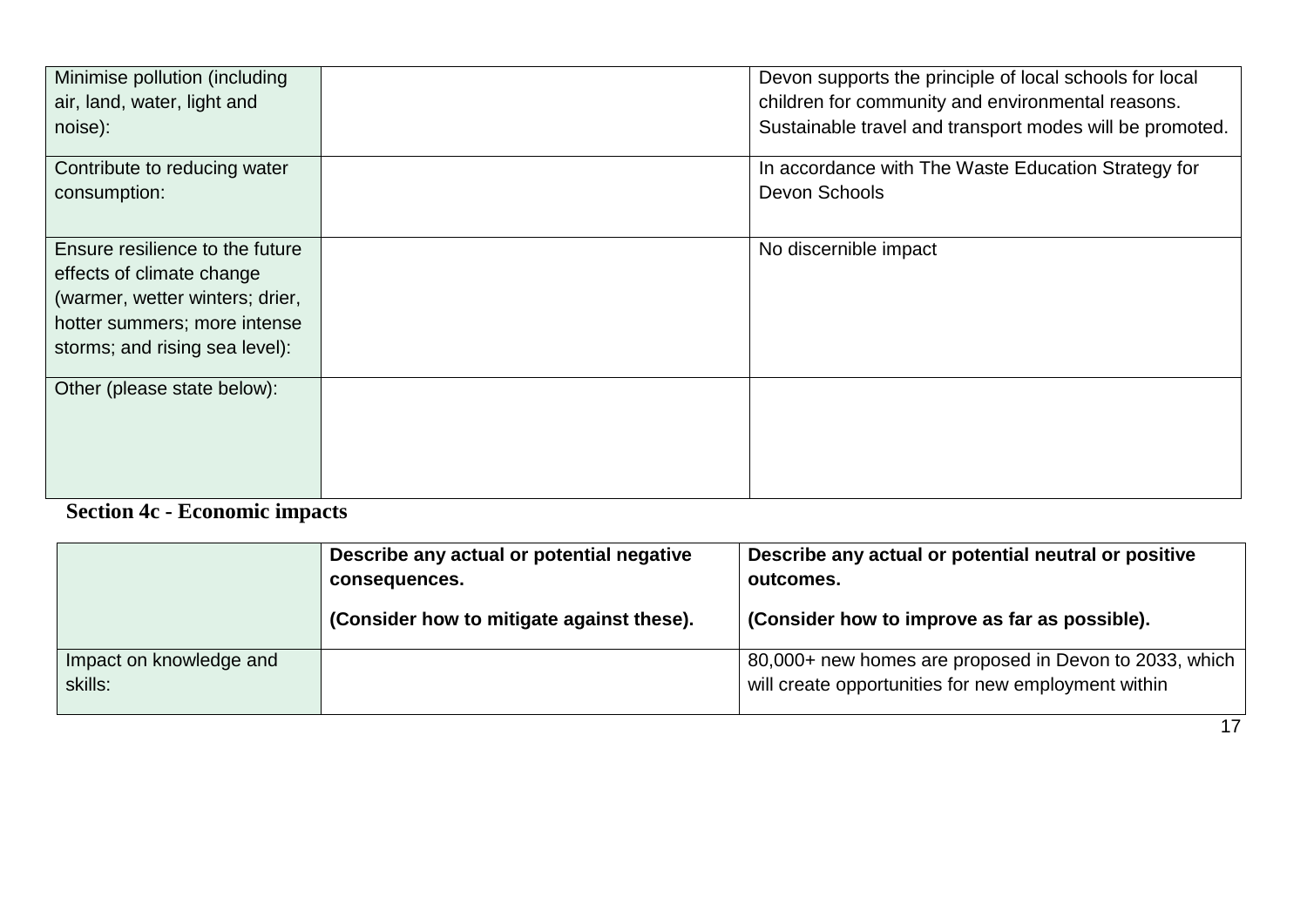|                                 | existing schools, new free schools proposed together with<br>increased education and training for work qualifications for<br>14-19 year olds and a framework for apprenticeships.                                                                                                                                                                                                                                                                                                                                                 |
|---------------------------------|-----------------------------------------------------------------------------------------------------------------------------------------------------------------------------------------------------------------------------------------------------------------------------------------------------------------------------------------------------------------------------------------------------------------------------------------------------------------------------------------------------------------------------------|
| Impact on employment<br>levels: | As above.                                                                                                                                                                                                                                                                                                                                                                                                                                                                                                                         |
| Impact on local business:       | The increase in the number of new schools that will<br>provide good quality provision, the need for high quality<br>early years provision for the most vulnerable two year olds<br>and sufficient provision that opens all year round for<br>working families with 3 and 4 year olds, a proposed boost<br>in apprenticeships together with the Government's plan to<br>deliver educational excellence everywhere will provide<br>opportunities for businesses to meet the needs of a<br>growing and changing population in Devon. |

### **Section 4d -Combined Impacts**

| Linkages or conflicts between | Devon has a high proportion of primary schools classified as rural schools together with a lack of development  |
|-------------------------------|-----------------------------------------------------------------------------------------------------------------|
| social, environmental and     | and affordable housing in some areas. There is a presumption against the closure of schools but over the past   |
| economic impacts:             | few years it has been necessary to close some small rural schools in the best interests of the educational      |
|                               | provision in the area. We will continue to work closely with our partners/communities to champion the interests |
|                               | of parents and pupils and ensure high standards and sustainable patterns of education provision are             |
|                               | maintained.                                                                                                     |
|                               |                                                                                                                 |